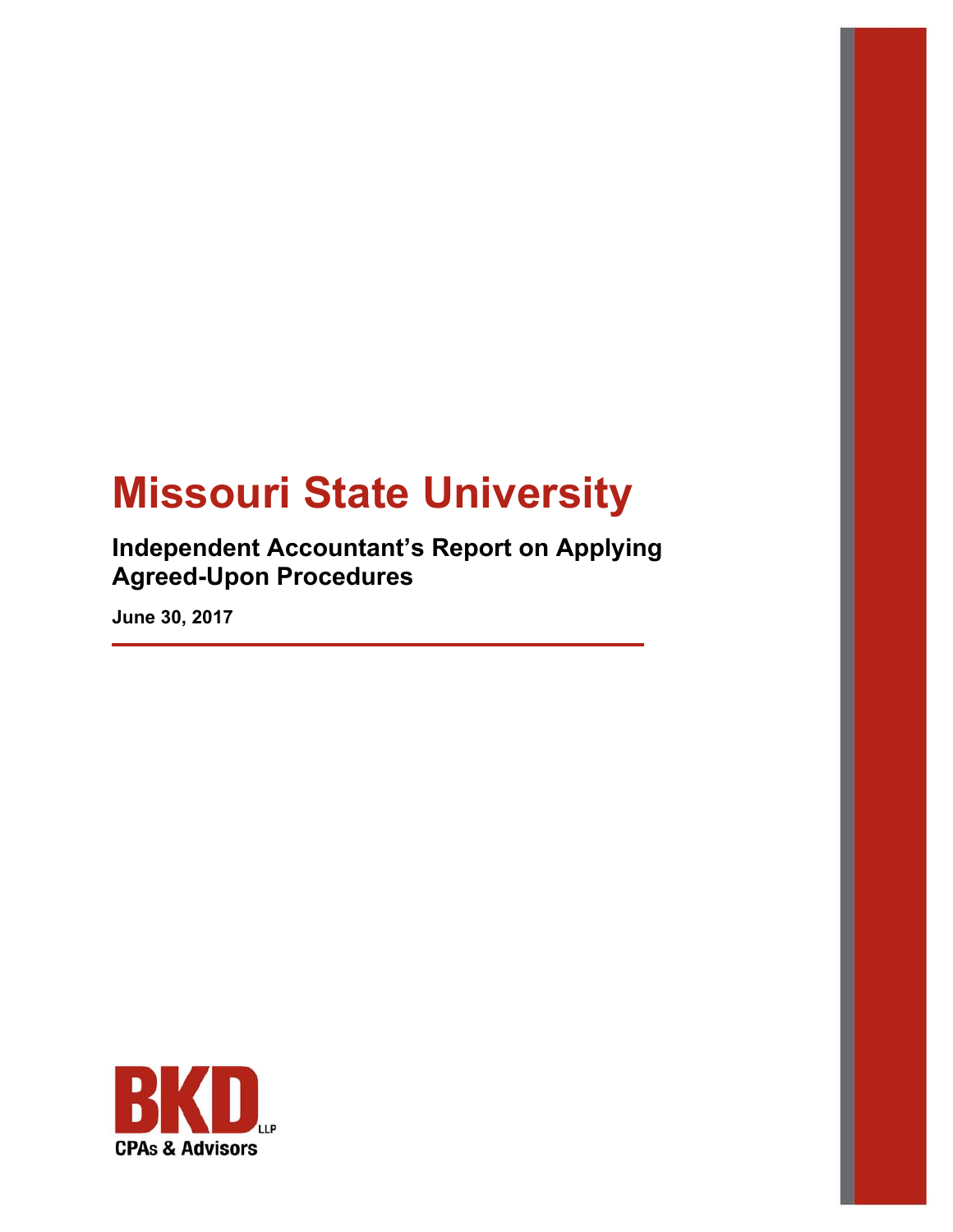

## **Independent Accountant's Report on Applying Agreed-Upon Procedures**

Clifton Smart, III, President and the Board of Governors Missouri State University Springfield, Missouri

We have performed the procedures enumerated below, which were agreed to by Missouri State University (the "University"), on whether the accompanying statement of revenues and expenses of the University is in compliance with the National Collegiate Athletic Association (NCAA) Bylaw 3.2.4.15.1 for the year ended June 30, 2017, and completed procedures prescribed in the NCAA Agreed-Upon Procedures Guidelines. The managements of Missouri State University and Missouri State University Foundation (the "Foundation") are responsible for their compliance with these regulations and the related financial statement elements, accounts and items. The sufficiency of the procedures is solely the responsibility of the parties specified in this report. Consequently, we make no representation regarding the sufficiency of the procedures described below either for the purpose for which this report has been requested or for any other purpose.

The findings obtained are described below:

We obtained the Statement, as prepared by the management of the University. We noted that the statement consisted of amounts from the University's general ledger and the general ledger of the Missouri State University Foundation (the "Foundation") aggregated by management to include items in the Statement as required under Bylaw 3.2.4.15.1. We obtained a reconciliation of the Statement from management of the University which reconciled the activity recorded in the Statement to the activity included in the University's audit of Intercollegiate Athletics Program Accounts included in the audited financial statements. We inquired with the management of the Foundation who indicated that the amounts included from the Foundation agreed to the amounts provided which were included in the audited financial statements of the Foundation. We obtained a copy of the Foundation's audited financial statements.

For revenue and expense categories, we performed the following:

1. We compared the amount of each operating revenue and expense category reported in the Statement during the year ended June 30, 2017, to supporting schedules provided by the administration of the University, noting that they agreed without exception. We recalculated the totals per the supporting schedules, without exception. The following revenue reporting categories were less than 4.0% of total revenues and the following expense categories were less than 4.0% of total expenses and, therefore, as prescribed in the NCAA Agreed-Upon Procedures Guidelines, no procedures were performed for these categories:

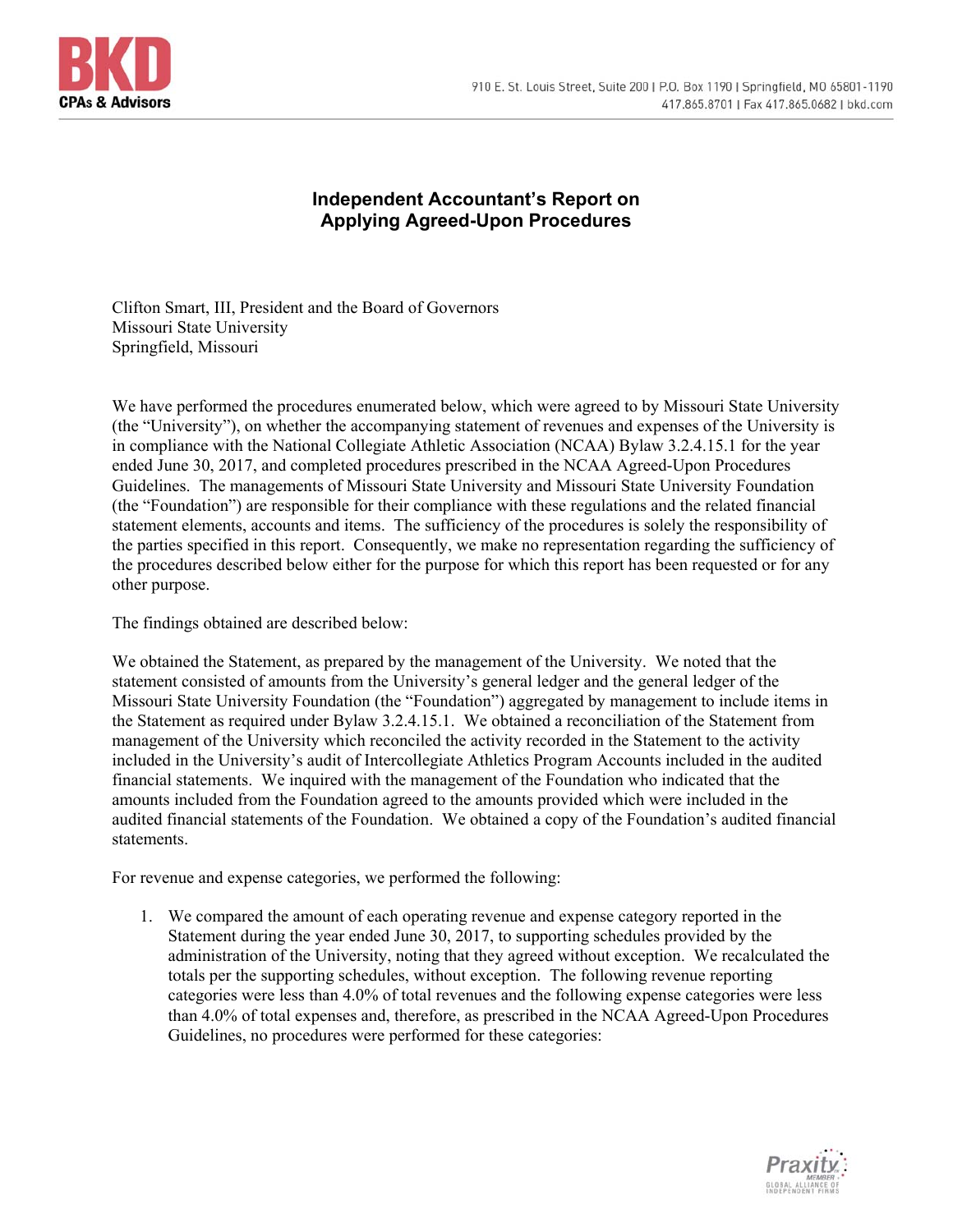#### Revenues

- a. Ticket Sales
- b. Guarantees
- c. Contributions in-kind
- d. Compensation from third parties
- e. NCAA distributions
- f. Conference distributions
- g. Program sales, concessions, novelty sales and parking
- h. Royalties, licensing, advertising and sponsorships
- i. Endowment and investment income

#### **Expenses**

- a. Guarantees
- b. Coaching other compensation paid by a third party
- c. Severance payments
- d. Recruiting
- e. Sports equipment, uniforms and supplies
- f. Game expenses
- g. Fundraising, marketing and promotion
- h. Spirit groups
- i. Indirect institutional support
- j. Medical expenses and insurance
- k. Memberships and dues
- l. Student-athlete meals (nontravel)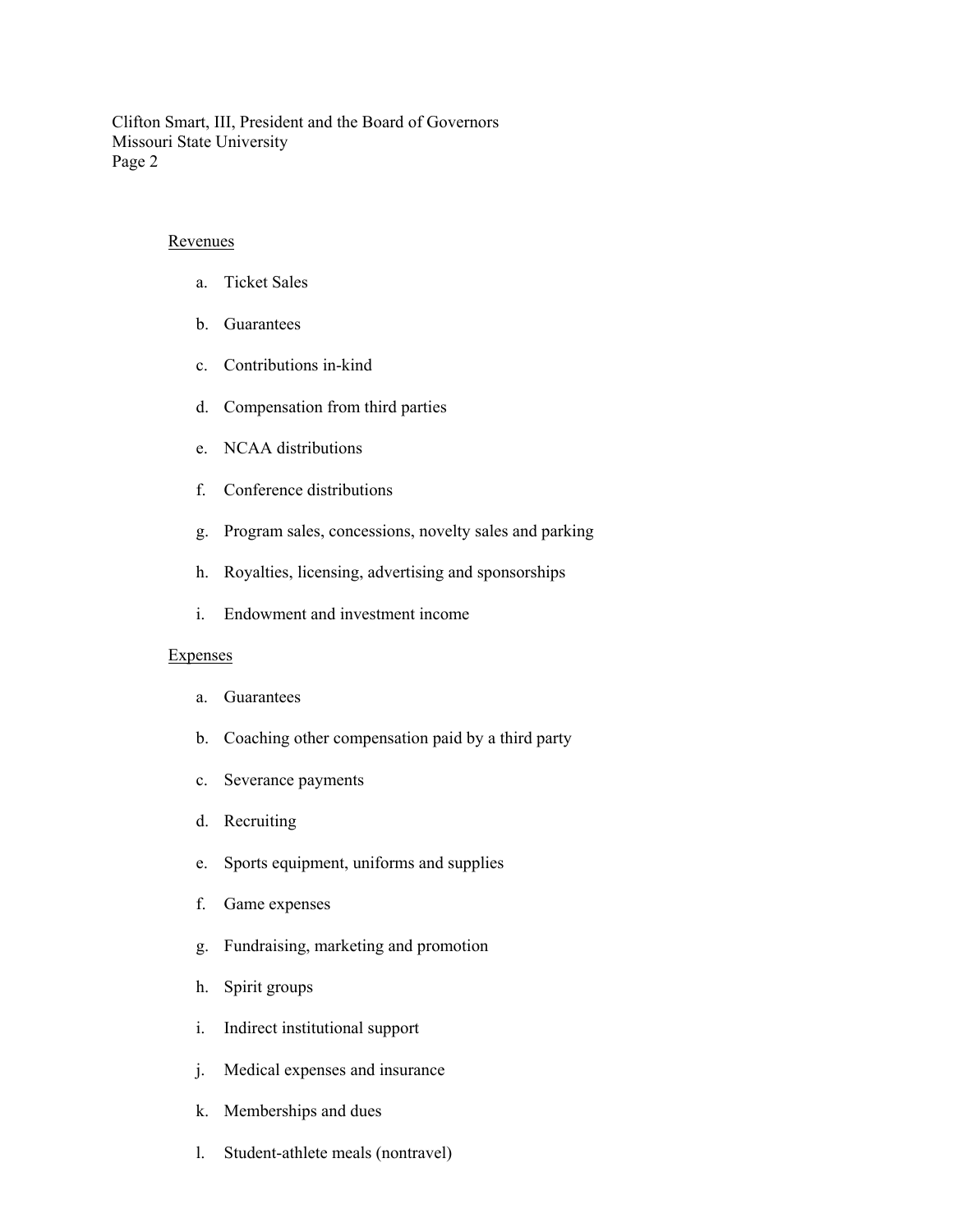2. We inquired of the University's management whether there were any of the following revenues, expenses or other reporting items during the year ended June 30, 2017, and University management replied that there were none:

#### Revenues

- a. Direct state or other government support
- b. Media rights
- c. Sports camps revenues
- d. Bowl revenues

#### **Expenses**

- a. Support staff/administrative other compensation paid by a third party
- b. Sports camp expenses
- c. Bowl expenses
- d. Conference realignment expenses
- e. Direct overhead and administrative expenses

#### Other Reporting Items

- a. Transfers back to the University
- 3. We compared each revenue and expense amount to prior year amounts and inquired of University management regarding individual changes greater than 10% from prior year amounts. We noted no variances greater than 10% of PY.
- 4. Per inquiry of University personnel the athletic department is not budgeted to the level of the statement thus comparison of each major revenue and expense account over \$1 million and/or % of total revenues and expenses to budget estimates was not performed.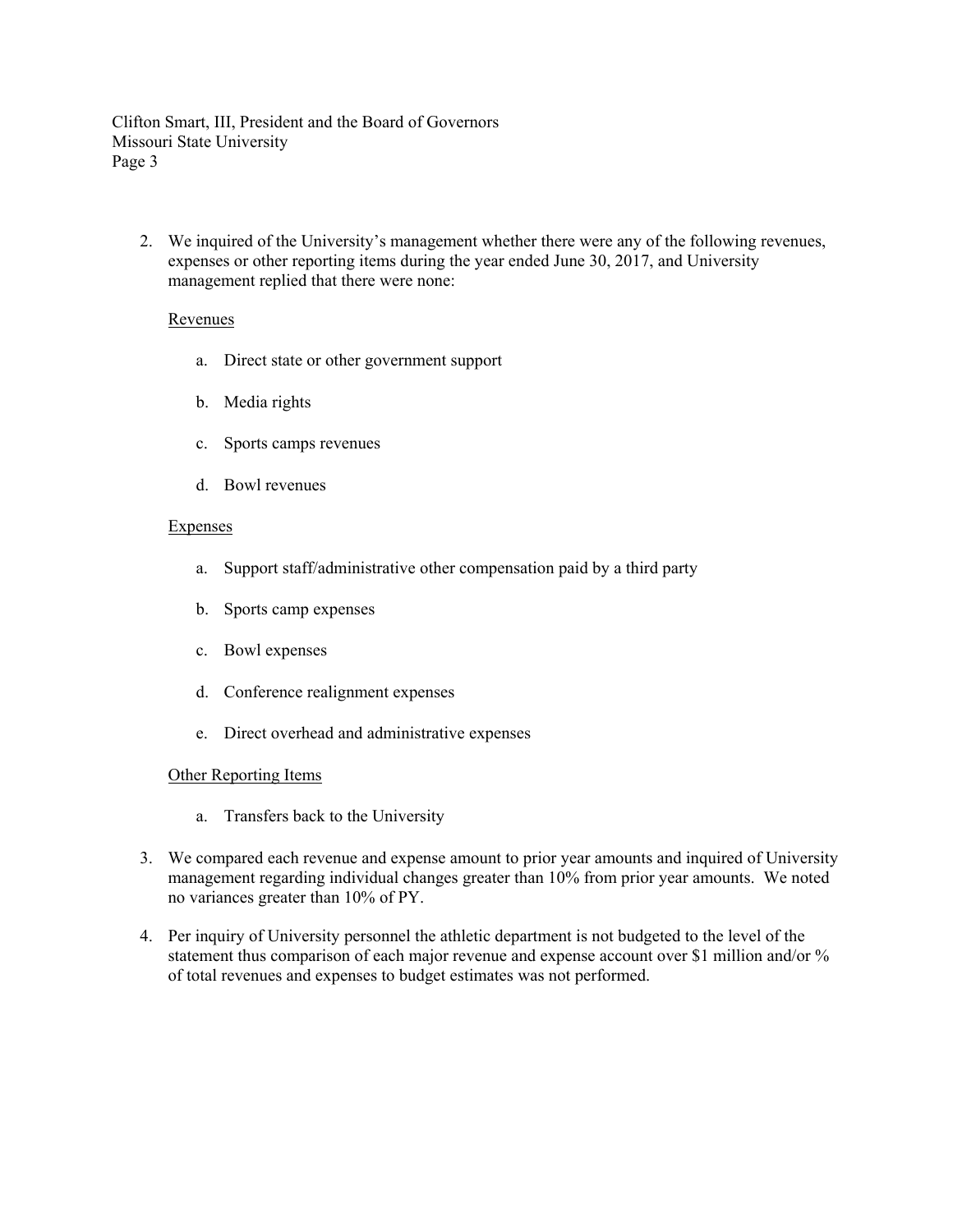#### **Revenues**

5. *Student Fees* – We compared and agreed student fees reported by the Institution in the Statement to the reporting of student enrollments during the same reporting period.

We obtained and documented an understanding of the Institution's methodology for allocating student fees to intercollegiate athletics programs.

We recalculated student fee totals and agreed to the Statement, without exception.

6. *Direct Institutional Support* – We compared the direct institutional support recorded by the Institution during the year ended June 30, 2017, with institutional authorizations and corroborative supporting documentation, without exception.

We recalculated direct institutional support and agreed to the Statement, without exception.

7. *Indirect Institutional Support* – We compared the indirect institutional support recorded by the Institution during the reporting period with expense payments, cost allocation detail and other corroborative supporting documentation, without exception.

We recalculated totals, without exception.

- 8. *Contributions* We compared the supporting schedule of contributions of moneys, goods or services received directly by the University Athletics Department to contributions per the Statement and recalculated the total without exception. We selected a sample of all single contributions that constituted 10% or more of all contributions received during the year ended June 30, 2017, and compared them to supporting documentation, noting that they agreed without exception.
- 9. *Other Operating Revenue*  We obtained a supporting schedule for other operating revenue reported in the Statement and recalculated the total noting that it agreed to the Statement without exception. We selected a sample of three other operating revenue transactions and compared them to supporting documentation, noting that they agreed without exception.

#### **Operating Expenses**

10. *Athletic Student Aid* – The University uses the NCAA's compliance assistant (CA) software to prepare athletic aid detail, therefore, we selected a sample of 40 of the total student athletes from the listing of University student aid recipients captured from a squad list by sport. We recalculated total student aid provided for each sport and overall.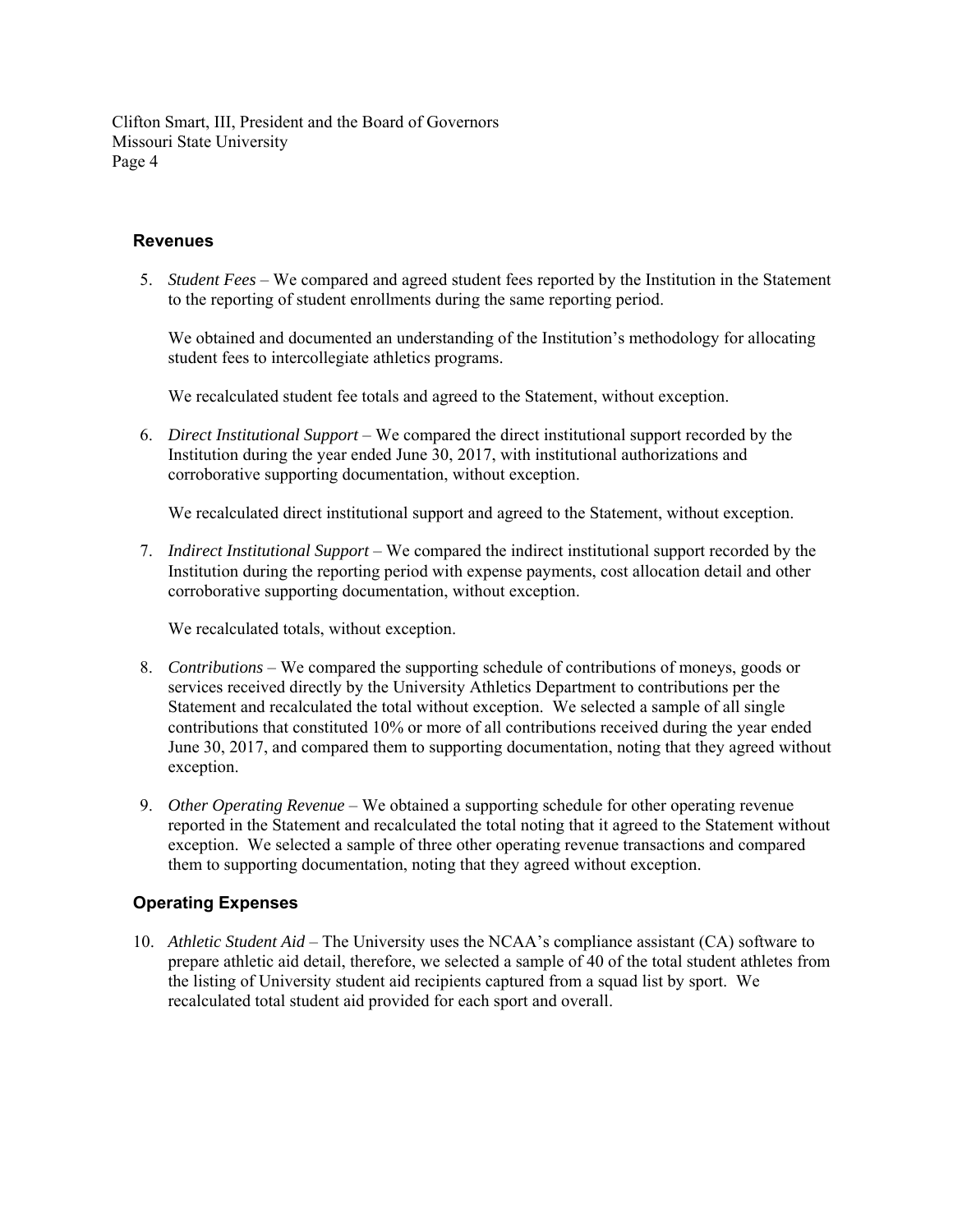> We obtained individual student account detail per the Institution for each selection and compared to the student's detail in the CA software. Management indicated that University has opted to report "average aid" in the CA software as opposed to "actual aid" for students who receive a full scholarship, therefore, for nine of the student-athletes selected, the aid provided by the institution was agreed to the "2016-2017 Undergraduate Costs Report" for resident and nonresident students provided by the University Athletics Compliance department. Amounts reported in the CA software agreed to the individual student account detail or the "2016-2017 Undergraduate Costs Report", with the following exceptions. For three students we noted the student-athlete's financial aid total was changed subsequent to initial reporting in the CA software that were not subsequent updated in the CA software.

We compared the following details to the information recorded in the NCAA's CA software (where applicable) for each of the 40 students selected in the sample:

- a. The equivalency value for each student-athlete was converted to a full-time equivalency value without exception.
- b. Each student was only included in one sport with the following exception. One student was shown as receiving aid in two sports, this was caused by a selection in the CA software not being selected. This was subsequently corrected by management during testing.
- c. The equivalency calculation was rounded to two decimal places.
- d. The grant amount was the full cost of tuition for an academic year, not semester.
- e. The sport had not been discontinued.
- f. No student-athletes selected had exhausted their athletics eligibility.
- g. Athletic aid was awarded only in sports in which the NCAA conducts championship competitions, emerging sports for women or football.
- h. If the student received a Pell Grant, the value of the grant was not included in the total dollar amount of student athletic aid expense.
- i. The University has not yet entered Pell Grants in the NCAA Membership Financial Reporting System as management indicated that the submission will be made in January 2018. Pell Grants awarded to student-athletes in the sample were agreed between the University's financial aid records to a University Athletics Department listing provided by Compliance, without exception. Management indicated that the list provided by Compliance is the information it will enter into the NCAA Membership Financial Reporting System.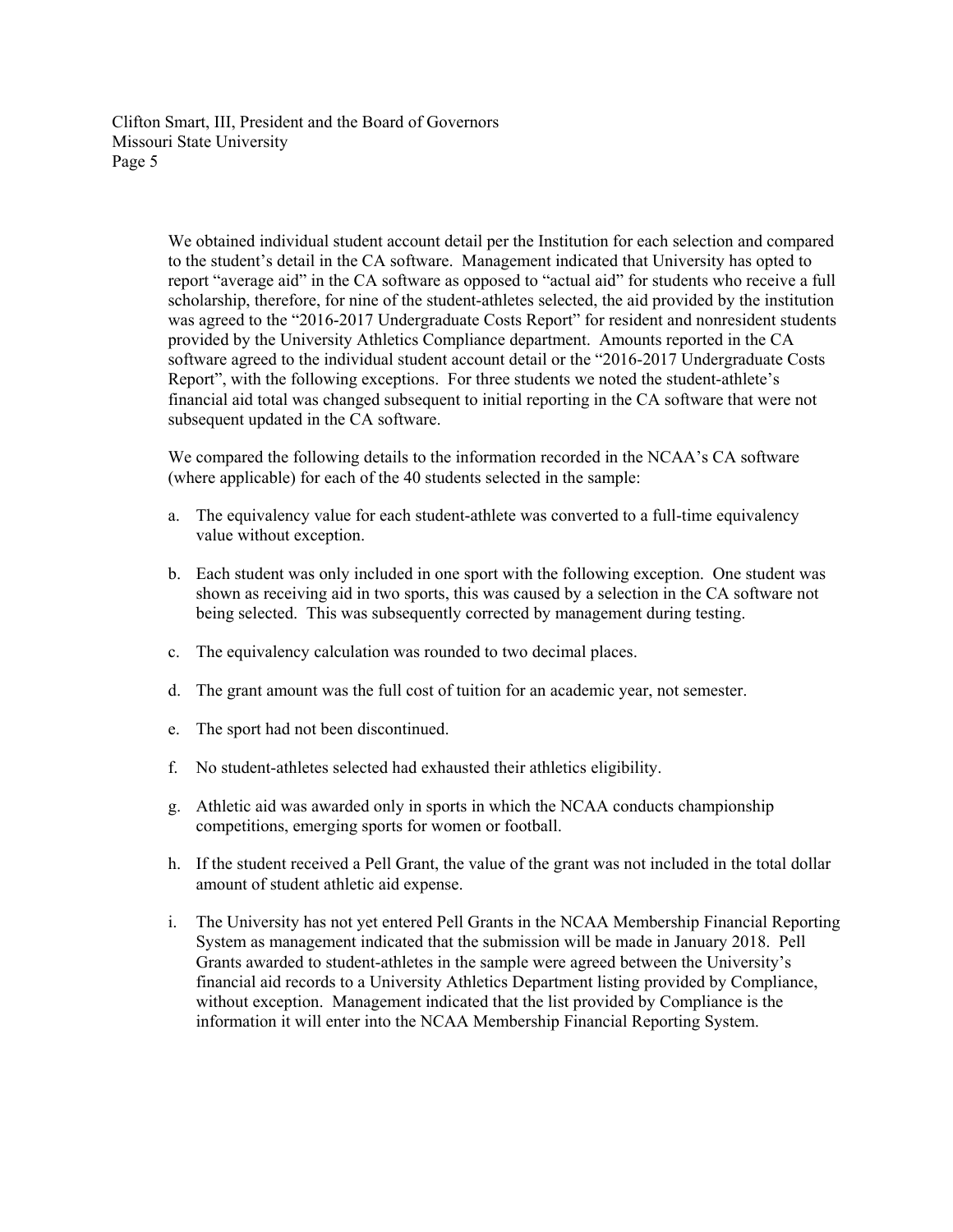- 11. *Coaching Salaries, Benefits and Bonuses Paid by the University and Related Entities* We obtained a listing of coaches employed by the University during the year ended June 30, 2017. We selected a sample of three coaches' contracts that included football, men's basketball and women's basketball. We agreed the financial terms and conditions of each selection to the payroll summary registers for the reporting year provided by the University and recalculated totals for each selection, without exception. We also recalculated totals recorded in the Statement, without exception.
- 12. *Support Staff/Administrative Salaries, Benefits and Bonuses Paid by the University and Related Entities* – We selected a sample of three athletic support staff/administrative personnel employed by the University. We obtained supporting salary information per the financial system for each selection and agreed the information to the payroll summary registers provided by the University and recalculated totals recorded in the Statement, without exception.
- 13. *Team Travel*  We obtained and documented the University's team travel policies and compared them to the NCAA policies, noting no exceptions. We obtained supporting schedules for team travel expenses, recalculated totals and compared to the Statement without exception.
- 14. *Athletic Facilities Debt Service, Lease and Rental Fees*  We obtained a listing of debt service schedules, lease payments and rental fees for athletics facilities for the year ended June 30, 2017, and recalculated totals without exception. We compared a sample of the three highest facilities payments to supporting documentation without exception.
- 15. *Direct Institutional Support*  We obtained the supporting schedule for direct institutional support, recalculated totals and agreed to the Statement without exception.
- 16. *Other Operating Expenses*  We obtained a schedule for all other operating expenses and agreed the listing to the Statement without exception. We selected a sample of three other operating schedules without exception.

#### **Minimum Agreed-Upon Procedures – NCAA Membership Financial Reporting System**

- 17. We compared and agreed the sports sponsored reported in the NCAA Membership Financial Reporting System to the squad lists of the University, noting they agreed without exception.
- 18. We obtained the University's Sports Sponsorship and Demographics Forms Report for the year ended June 30, 2017, and agreed the countable sports reported by the University with the minimum requirements set forth in Bylaw 20.9.6.3 for the number of contests and the number of participants in each contest that is counted toward meeting the minimum contest requirement. We noted the University has reported these sports as countable for revenue distribution purposes within the NCAA Membership Financial Reporting System.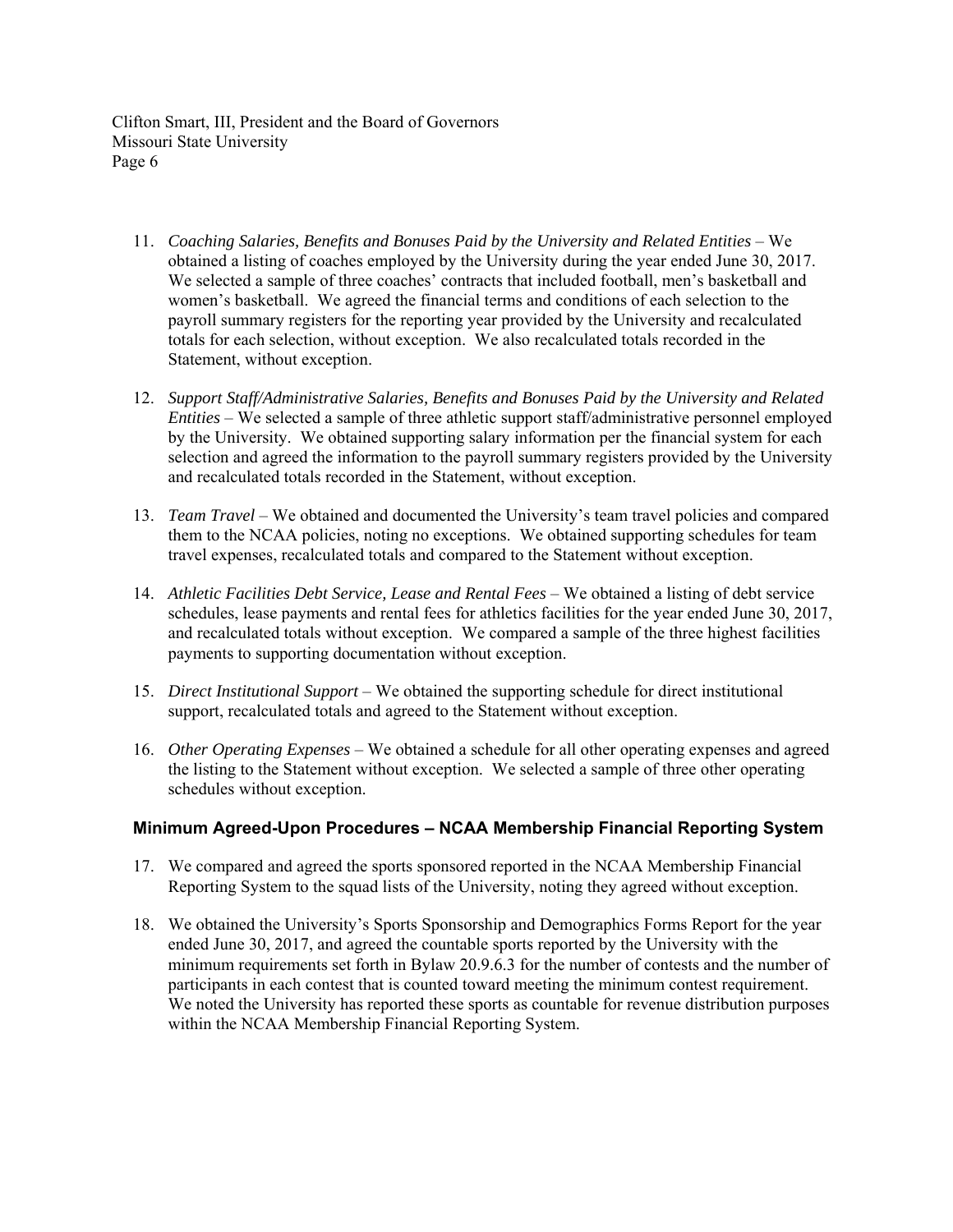19. We obtained a listing from the University financial aid records of all student athletes' receiving Pell Grants during the year ended June 30, 2017, and agreed it to the listing of athletes receiving Pell Grants provided by compliance. As noted in *Item 11(i)* the University has not yet reported Pell Grants in the NCAA Membership Financial Reporting System as management indicated that the submission will be made in January 2018.

#### **Minimum Agreed-Upon Procedures For Other Reporting Items**

- 20. We obtained from management and recalculated repayment schedules and annual maturities for all outstanding intercollegiate debt identified by management during the reporting period. We agreed the total annual maturities and total outstanding athletic related debt to the University's general ledger.
- 21. We obtained a schedule of outstanding institutional debt from management and the University's audited financial statements. We agreed the schedule of outstanding institutional debt to the University's audited financial statements, without exception.
- 22. The University Athletics Department was unable to provide information regarding the value of athletics dedicated endowments and institutional endowments maintained by the University Athletics Department, the University and the Foundation.
- 23. We obtained a schedule of capital expenditures for the University Athletics Department from management and recalculated totals without exception. We selected a sample of three items from the schedule and agreed to supporting documentation without exception.

#### **Minimum Agreed-Upon Procedures For Internal Controls**

- 24. We inquired with the Chief Financial Officer who reviewed the Statement, who indicated he was not aware of any internal control deficiencies in the University Athletics Department.
- 25. We reviewed the "User Balance by User" report for one ticket office employee for November 19, 2017. The reports were signed by the employee and by the employee's supervisor.
- 26. We inquired with Chief Financial Officer to determine if the University Athletics Department can disburse funds outside of the University's normal procurement process. Management indicated that the University Athletics Department does not have separate access to checks and has no signing authority.

This agreed-upon procedures engagement was conducted in accordance with attestation standards established by the American Institute of Certified Public Accountants. We were not engaged to, and did not, conduct an examination or a review, the objective of which would be the expression of an opinion or conclusion, respectively, on the accompanying University Athletics Department Statement of Revenues and Expenses for the year ended June 30, 2017, or the specified elements, accounts and items or internal control over financial reporting and compliance described above. Accordingly, we do not express such an opinion or conclusion. Had we performed additional procedures, other matters might have come to our attention that would have been reported to you.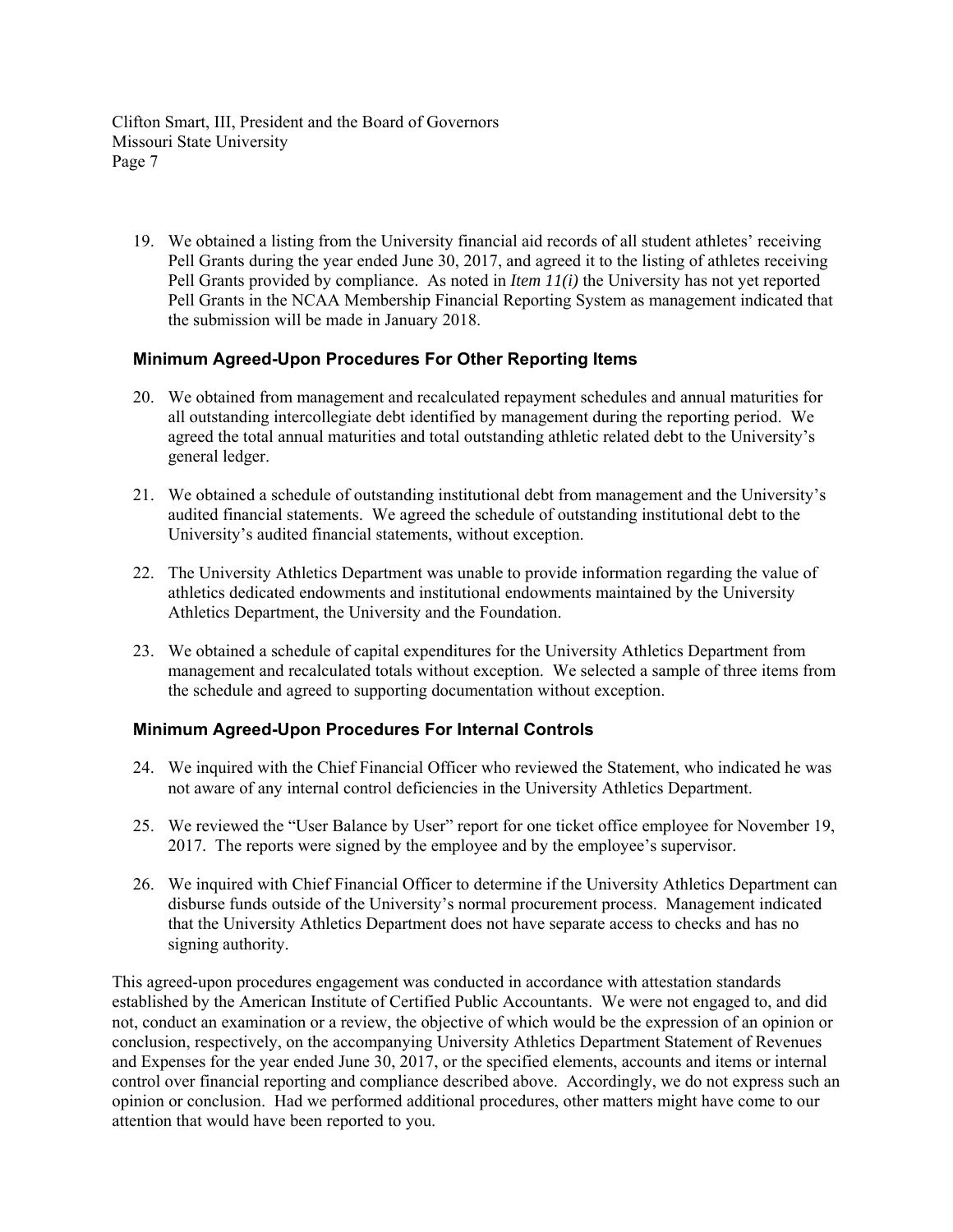This report is intended solely for the information and use of the specified parties listed above and is not intended to be, and should not be, used by anyone other than these specified parties.

**BKD,LLP** 

Springfield, Missouri January 12, 2018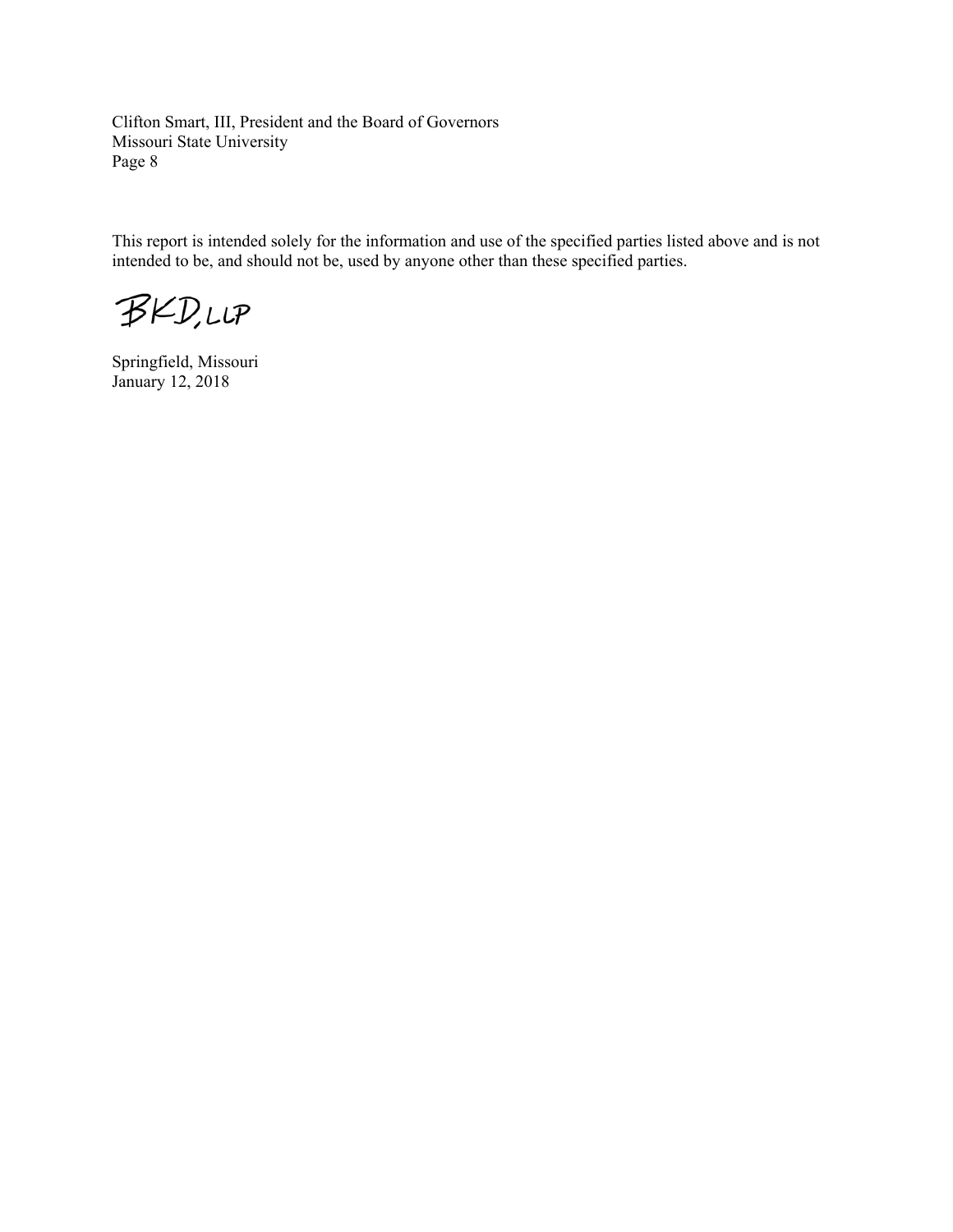**Statement of Revenues and Expenses** 

**Year Ended June 30, 2017** 

|                                        | Men's          | Women's       |           | <b>Support</b>  | <b>Other</b>   |                  |
|----------------------------------------|----------------|---------------|-----------|-----------------|----------------|------------------|
|                                        | Program        | Program       | Nongender | <b>Services</b> | <b>Sources</b> | <b>Total</b>     |
| <b>Operating Revenue</b>               |                |               |           |                 |                |                  |
| Ticket sales                           | 841,049<br>\$. | 195,126<br>S. | \$        | \$              | \$             | 1,036,175<br>\$. |
| Student fees                           |                |               |           |                 | 4,052,562      | 4,052,562        |
| Guarantees                             | 502,000        | 35,500        |           |                 |                | 537,500          |
| Program, novelty, parking              |                |               |           |                 |                |                  |
| and concession sales                   | 181,456        | 57,082        |           |                 |                | 238,538          |
| MVC reimbursement                      | 297,511        | 110,329       | 207,206   |                 |                | 615,046          |
| Royalties, licensing,<br>advertisement |                |               |           |                 |                |                  |
| and sponsorships                       | 15,000         |               | 517,174   |                 |                | 532,174          |
| Third-party compensation               | 30,000         |               |           |                 |                | 30,000           |
| Other operating income                 | 222,601        | 133,383       | 55,780    | 56,629          | 715,352        | 1,183,745        |
| <b>NCAA Revenue Distribution</b>       | 457,308        | 421,440       |           |                 |                | 878,748          |
| <b>Direct Institutional Support</b>    | 5,607,670      | 4,523,580     | 1,168,179 | 930,588         |                | 12,230,017       |
| <b>Indirect Institutional Support</b>  |                |               |           |                 | 239,062        | 239,062          |
| <b>Contributions</b>                   | 795,568        | 598,424       | 51,714    | 708             | 2,962,126      | 4,408,540        |
| <b>In-Kind Contributions</b>           | 111,845        | 62,231        |           |                 |                | 174,076          |
| <b>Athletics Restricted Endowment</b>  |                |               |           |                 |                |                  |
| <b>Investment Income</b>               | 159,486        | 56,031        |           | 2,954           |                | 218,471          |
| <b>Total Revenues</b>                  | 9,221,494      | 6,193,126     | 2,000,053 | 990,879         | 7,969,102      | 26,374,654       |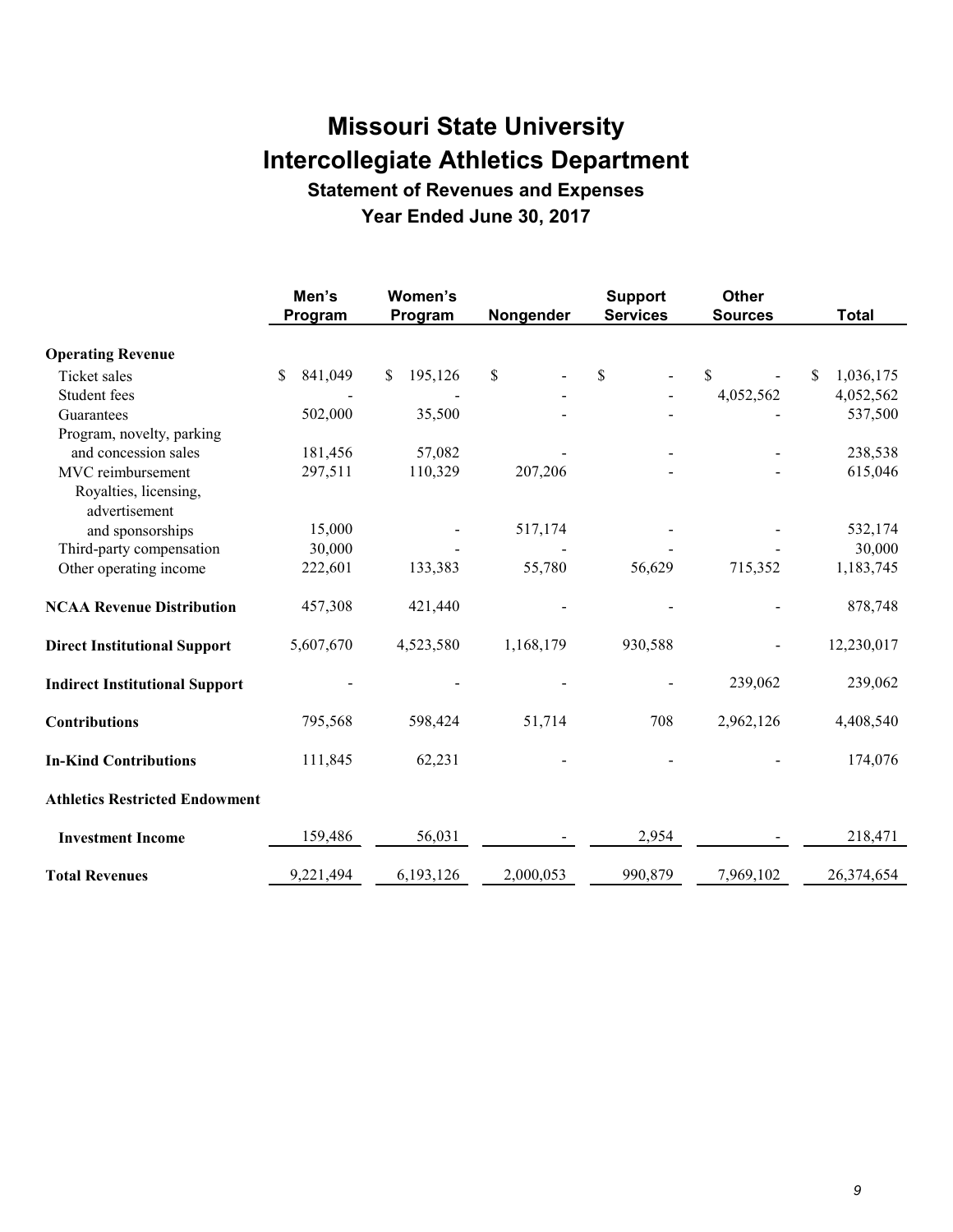**Statement of Revenues and Expenses** 

**Year Ended June 30, 2017** 

|                                                                                              | Men's<br>Program | Women's<br>Program | Nongender | <b>Support</b><br><b>Services</b> | <b>Other</b><br><b>Sources</b> | <b>Total</b>    |
|----------------------------------------------------------------------------------------------|------------------|--------------------|-----------|-----------------------------------|--------------------------------|-----------------|
| <b>Expenditures</b>                                                                          |                  |                    |           |                                   |                                |                 |
| Athletic student aid                                                                         | \$2,587,971      | \$2,480,830        | \$        | \$<br>18,500                      | \$                             | 5,087,301<br>\$ |
| Guarantees<br>Coaches' salaries, benefits                                                    | 360,066          | (13,297)           | (327)     |                                   |                                | 346,442         |
| and bonuses paid by the                                                                      |                  |                    |           |                                   |                                |                 |
| University and related entities                                                              | 2,592,683        | 1,793,132          |           |                                   |                                | 4,385,815       |
| Coaches' salaries, benefits                                                                  |                  |                    |           |                                   |                                |                 |
| and bonuses paid by a third party                                                            | 30,000           |                    |           |                                   |                                | 30,000          |
| Support staff/administrative<br>compensation, benefits and<br>bonuses paid by the University |                  |                    |           |                                   |                                |                 |
| and related entities                                                                         | 419,334          | 266,181            | 1,297,430 | 840,874                           |                                | 2,823,819       |
| Severance payments                                                                           |                  | 6,337              |           |                                   |                                | 6,337           |
| Recruiting                                                                                   | 336,725          | 147,208            |           |                                   |                                | 483,933         |
| Team travel                                                                                  | 1,017,286        | 698,533            |           |                                   |                                | 1,715,819       |
| Sports equipment, uniforms                                                                   |                  |                    |           |                                   |                                |                 |
| and supplies                                                                                 | 410,395          | 195,814            |           |                                   |                                | 606,209         |
| Game expenses                                                                                | 435,079          | 189,646            |           |                                   |                                | 624,725         |
| Fundraising                                                                                  | 33,609           | 2,910              | 65,671    |                                   |                                | 102,190         |
| Medical expenses and                                                                         |                  |                    |           |                                   |                                |                 |
| insurance                                                                                    | 297,499          | 190,204            |           |                                   |                                | 487,703         |
| Spirit group                                                                                 |                  |                    |           | 43,872                            |                                | 43,872          |
| Membership and dues                                                                          | 57,509           | 19,285             | 120       | 3,478                             |                                | 80,392          |
| Athletic facilities lease                                                                    | 201,757          | 11,660             |           |                                   | 5,976,492                      | 6,189,909       |
| Direct institutional support                                                                 |                  |                    |           |                                   | 1,753,548                      | 1,753,548       |
| Indirect institutional support                                                               |                  |                    |           |                                   | 239,062                        | 239,062         |
| Student-athlete meals (nontravel)                                                            | 9,686            | 9,159              |           |                                   |                                | 18,845          |
| Other operating expenses                                                                     | 431,895          | 195,524            | 637,159   | 84,155                            |                                | 1,348,733       |
| <b>Total Expenditures</b>                                                                    | 9,221,494        | 6,193,126          | 2,000,053 | 990,879                           | 7,969,102                      | 26,374,654      |
| <b>Excess (Deficiency) of</b>                                                                |                  |                    |           |                                   |                                |                 |
| <b>Revenues Over Expenditures</b>                                                            | \$               | \$                 | \$        | \$                                | \$                             | \$              |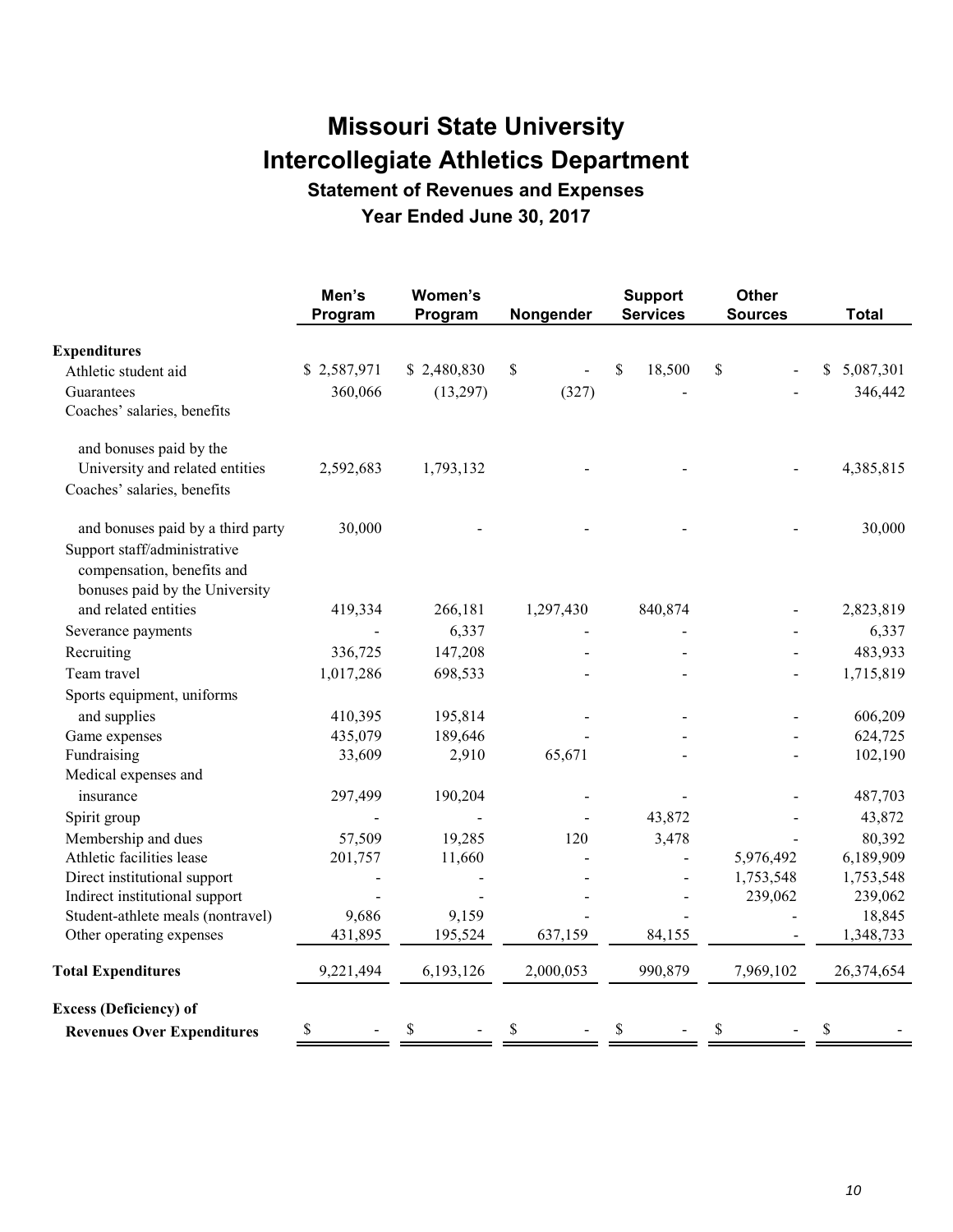**Notes to Statement of Revenues and Expenses June 30, 2017** 

### **Note 1: NCAA Reporting Requirements**

The accompanying Statement of Revenues and Expenses (the "Statement") has been prepared on the accrual basis of accounting and is presented in a manner which intends to report all activity of the Missouri State University (the "University") Athletics Department, including activity reported by the Missouri State University Foundation (the "Foundation") related to intercollegiate athletics. Unrestricted revenues are recorded when earned and expenditures are recorded when incurred. Restricted revenues are reported when expended rather than when received. The revenues and expenditures have been classified on a basis consistent with the account structure of the University.

The National Collegiate Athletic Association (NCAA) mandates the financial reporting timeline to specify agreed-upon procedures and related reporting requirements. The primary purpose of the agreed-upon procedures report is to ensure that the president of the University is made aware of all financial activity (both internal and external) for athletics purposes and to assist the Institution in exercising control over financial activity made by or on behalf of the intercollegiate athletics program.

### **Note 2: Capital Assets**

Land is stated at cost. Buildings and improvements are stated at June 30, 1953, replacement costs with subsequent additions stated at cost. Library books are stated at June 30, 1978, estimated historical cost, with subsequent additions stated at cost.

Building additions and improvements with a cost in excess of \$200,000 are capitalized if the life of the building is extended. Equipment with a cost in excess of \$5,000 with a useful life greater than one year is capitalized. Donated assets are transferred from the Missouri State University Foundation and are recorded at the fair value at the date of donation to the Foundation. Infrastructure assets are included in the financial statements and are depreciated. The costs of normal maintenance and repairs that do not add to the value of the asset or materially extend asset lives are not capitalized.

Depreciation is computed using the straight-line method over the estimated useful life of the asset. Assets under capital lease obligations are depreciated over the shorter of the lease term or their respective estimated useful lives. Expenditures for construction in progress are capitalized when the project is completed. The following estimated useful lives are being used by the University: